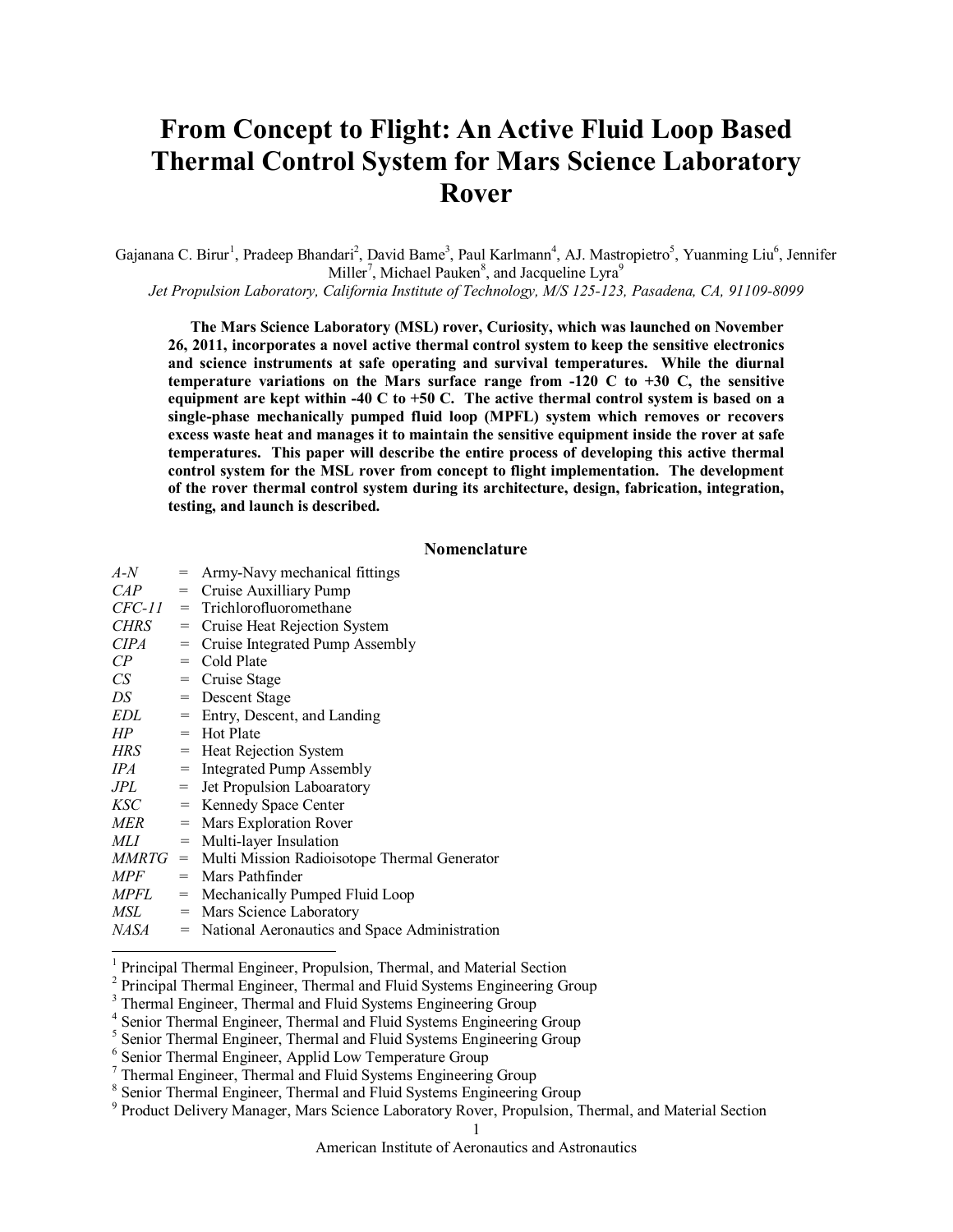| <b>PHSF</b> |     | $=$ Payload Handling Systems Facility |
|-------------|-----|---------------------------------------|
| <b>RAMP</b> |     | = Rover Avionics Mounting Plate       |
| <b>RIPA</b> |     | $=$ Rover Integrated Pump Assembly    |
| <b>RHRS</b> |     | = Rover Heat Rejection System         |
| RTG         |     | $=$ Radioisotope Thermal Generator    |
| SAF         | $=$ | Spacecraft Assembly Facility at JPL   |
| <b>STT</b>  | $=$ | System Thermal Test                   |
| <b>STV</b>  | $=$ | System Thermal Vacuum                 |

*VIF* = Vertical Integration Facility at KSC

# **I. Introduction**

HE successful performance of Mars rover, lander, and orbiter missions in the last fifteen years along with their valuable science data was one of the reasons for NASA to embark on the development of the Mars Science THE successful performance of Mars rover, lander, and orbiter missions in the last fifteen years along with their valuable science data was one of the reasons for NASA to embark on the development of the Mars Science Labor the past presence of water from the rock samples analyzed. Further, the Mars polar lander, Phoenix, showed the presence of water ice on the surface. As a next step in its search for the existence of life on Mars, past or present, NASA needed to send a rover capable of conducting more complex physical and chemical analysis of surface samples. The MSL rover was conceived to carry enough scientific instruments to prove that Mars has or had an environment essential for the existence of biological life

The top level mission requirements for the MSL rover include a landing site in a wide latitude range and duration of operation (one full Martian year). The other requirements concerned the distance travelled (~20 km) and number of samples collected for onsite testing  $(\sim 70)$ . An MSL rover configuration was developed based on these requirements. A Radioisotope Power System (RPS) was selected as the power source for the MSL rover for the Mars surface operations. The RPS developed for the MSL mission was of a new design and was called the Multi-Mission Radioisotope Thermoelectric Generator (MMRTG).



**Figure 1. Mars rover family – Sojourner (1996) in the foreground, MER rover (2003) on the left, and MSL rover (2011) on the right** 

The high level mission goals required the MSL rover to be more complex and much heavier than the previous two rovers shown in Figure 1 (MPF Sojourner in 1996 and MER Rover in 2003). The result of these MSL mission requirements and complexity of the MSL rover required a thermal control system that was robust and at the same time flexible. This led to development of a rover thermal control system based on an active fluid loop. This MPFL on the rover, called rover heat rejection system (RHRS), functioned as both a heat rejection and heat recovery system. For MPF and MER missions, the HRS consisted of a fluid loop only on the cruise stage  $1-7$  and the rover thermal control for surface operations was based on passive technologies such as heaters, aerogel insulation, and wax-actuated heat switches. This paper covers the active thermal control system on the cruise stage and the rover; however, emphasis is on the development of the rover fluid loop.

# **II. MSL Rover Description**

The final design of the rover is a six wheeled vehicle weighing abround 900 kg, about the size of a compact car. It carries an MMRTG as its power source on Martian surface and a robotic arm that carries several equipment and science instruments for sample acquisition. A total of nine science instruments are carried by the rover.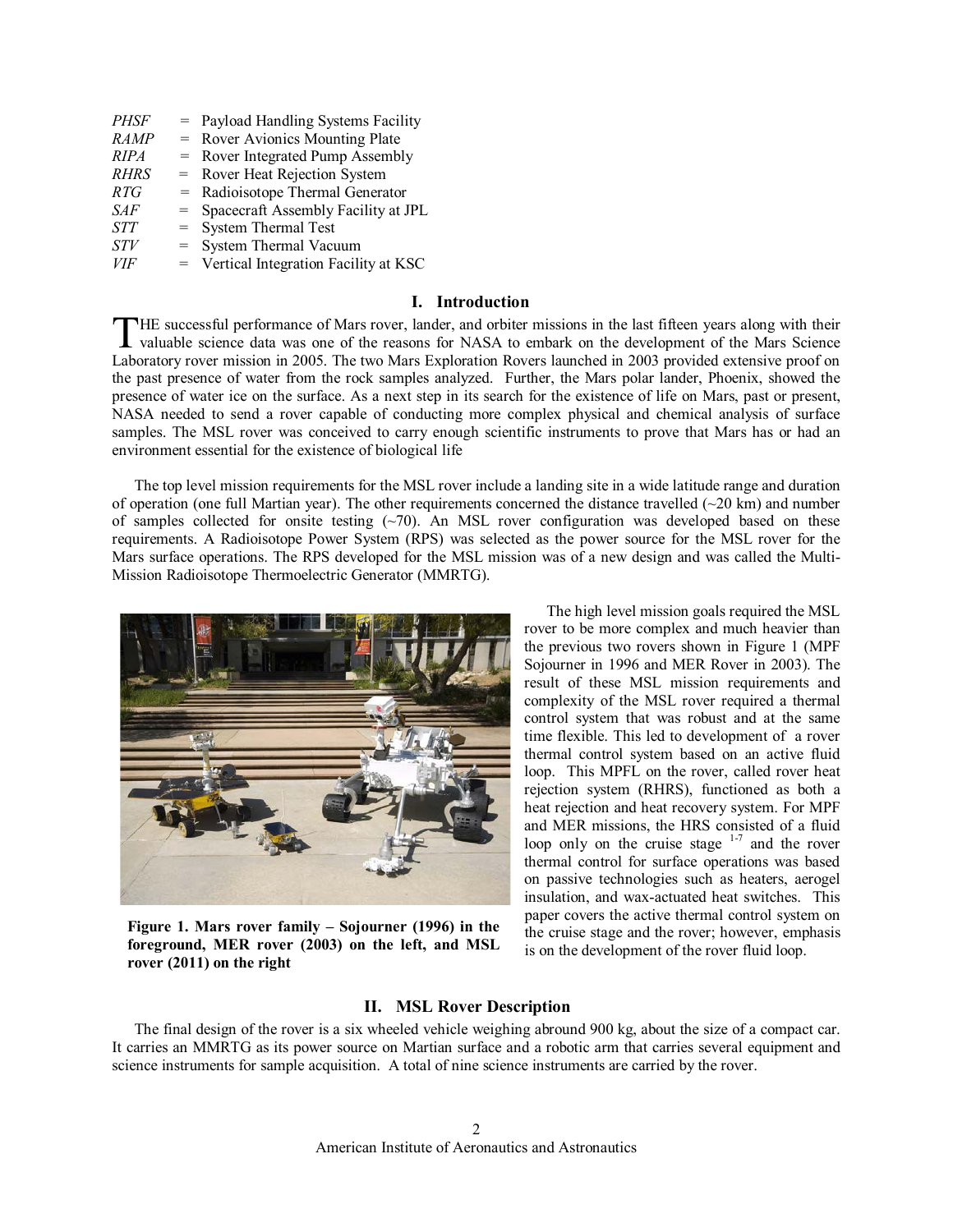

**Figure 2. MSL rover with its science instruments** 

another inside the rover. The fluid loop inside the rover provides thermal control both during cruise and on the surface and was of new design and complexity whereas the fluid loop on the cruise stage was of heritage design except for the larger MMRTG heat load it had to handle. In addition, a separate ground based mechanically pumped fluid loop was used for the ground cooling of the MMRTG during its integration on the rover while the spacecraft was on the launch vehicle. This loop was not designed for operation during flight and was disconnected from the MMRTG prior to launch. The working fluid in both the flight loops is CFC-11, the ground based loop used Galden HT-170.

In terms of amount of science investigations and the extent of its operation on Mars, the MSL rover is the most complex of any rover built. It is larger by a half-ordermagnitude compared to previous rovers in terms of many of the design parameters -- mass, volume, number of science instruments, mobility requirements, and rover's life on Mars. The science instruments on the rover are shown in Figure 2.

MSL's thermal control system is complex due to a large amount (2000 W) of waste heat generated by the MMRTG. The spacecraft configuration during pre-launch to Mars entry is shown in Figure 3. The waste heat management requires a special thermal control system right from pre-launch operations to end of rover operations on the Mars surface. MPFL is a major thermal control technology used for the thermal control architecture. Two independent MPFL's were designed for the thermal control of the rover: one on the cruise stage of the spacecraft and



**Figure 3. MSL rover cruise configuration** 

# **III. MSL Rover Thermal Challenges**

The major thermal challenges of the MSL rover are: 1) protecting the sensitive electronics, battery, and science instruments from the extreme cold of Martian nights, especially during the winter months in high latitudes, 2) handling extremely limited electrical power available for the rover for surface operations, 3) rejecting a large amount of waste heat from the MMRTG and electronics residing inside the rover during the cruise phase when both the MMRTG and rover are inside the aeroshell, 4) rejecting waste heat from the rover inside electronics during surface operations in the hot conditions, and 5) accounting for extreme diurnal temperature variations of the surface environment.

In the past, for Mars landed missions such as Mars Pathfinder and the MER rovers, the heat rejection during the cruise phase of the mission was accomplished by an HRS based on a mechanically pumped fluid loop. In the case of the MSL rover, the additional 2000 W of waste heat from the MMRTG required a much larger HRS with its working fluid operating at much higher temperature. This cruise stage HRS, called CHRS, operates only during the cruise phase of the mission and is jettisoned before Mars EDL. The challenges posed by this loop were not as severe as that of the rover fluid loop.

The thermal control architecture used in the past landers and rovers for surface operations was based on electrical heaters and passive thermal capacity of the rover to absorb the heat generated. However, in the case of the MSL rover, the severe extreme thermal environment combined with much larger heat leaks from the bigger rover along with the limited amount of available electrical power precluded the use of electrical heaters. The other options were to use RHU's or the MMRTG waste heat available on the surface and this became a thermal challenge on the MSL rover. Because the MMRTG was already on the rover, it was decided to use the MMRTG waste heat.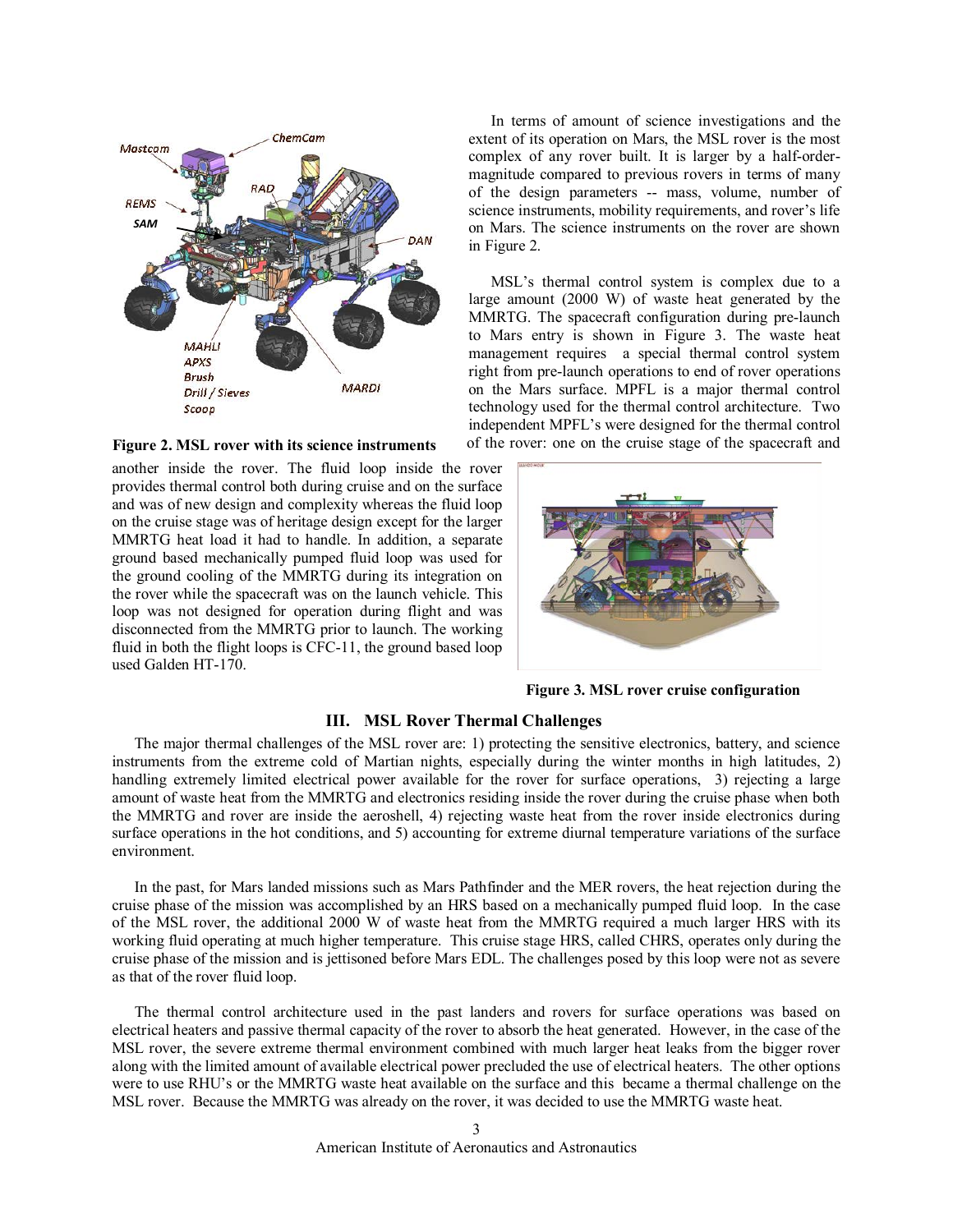# **A Thermal Control Architectural Concepts**

Several thermal control architectural concepts were considered for the spacecraft and rover that would meet the thermal control needs during cruise and surface phases. The propellant tanks and lines on Cruise stage and Descent Stage were of traditional design with heaters and MLI blankets on the tanks and lines. Early on, it was decided that the mission required two HRS fluid loops. During the cruise phase, the heat rejection needs were similar to the past Mars missions with a mechanically pumped fluid loop collecting the waste heat and rejecting to space through radiators on the cruise stage. However, the larger size of the heat rejection and also higher temperatures required some developmental effort. The use of MMRTG waste heat during the surface operation along with the need to reject heat during the surface hot conditions was a challenging task and required significant trades of various thermal control concepts and technologies.

Some of the concepts and technologies investigated for the rover surface operation included architectures based on loop heat pipes, high thermal conductivity material, thermal heat switches, phase change material thermal storage units, mechanically activating deployable flaps etc. After a thorough review of these concepts and tradeoffs, the final thermal control architecture selected for rover surface operation was a HRS based on mechanically pumped fluid loop. A key strength of the MPFL is that it allows the waste heat to be picked up from multiple locations and allows for the heat to be rejected at various locations. Its robustness and flexibility to accommodate late changes in rover configuration were the key capabilities that made it the selected option. A thorough description of the selected thermal control architecture is described in a paper<sup>8</sup> published in 2005.

# **B HRS Focused Technologies**

The selected thermal architecture relied on fluid loops, one each for the cruise phase and the rover surface phase. Further, the long life needs and the additional complexities required in the MSL HRS necessitated developing the needed additional HRS technologies.

The development of several technologies under the focused technology program was conducted over five years (2002-2006). A detailed description of the advanced HRS technologies developed for the MSL rover is described in papers<sup>9, 10</sup> published in 2006 and 2008. The technology development for the MSL rover was done in the Thermal Technology Lab at JPL. The key HRS technologies required for the MSL mission included: 1) long life mechanical pumps, 2) a stable working fluid with good thermodynamic properties that is compatible with the materials used in the HRS plumbing, 3) mechanical field joints that are more leak tight and robust to mating/demating than the ones used on previous Mars rover missions, 4) thermal flow control valves that are more sensitive and have long life for operation of thousands of cycles, and 5) flexible lines to accommodate relative displacement of HRS tubing bonded to the body of the rover.

# **C JPL Thermal Technology Lab**

. The JPL Thermal Technology Lab shown in Figure 4 was one of the key labs where life tests on pump motors and thermal control valves were conducted. The pumps are still being run at room and elevated temperatures in simulated rover fluid loop to ensure the performance does not degrade for at least three times its actual operating life (25,000 hours) during the MSL mission. Similarly, a thermal control flow valve was life cycle tested while its performance was monitored over 1,500 cycles which is three times its actual life on the Mars surface.

# **IV. Design of MSL Rover Thermal Control System based on an Active Fluid Loop**

A key part of the thermal control system design for the MSL



**Figure 4. JPL Thermal Technology Lab** 

rover was the development of the RHRS fluid loop. This loop was integral to the rover thermal control as it connected the key science and engineering equipment of rover to the heat rejection/recovery system. RHRS not only connected the rover equipment to both heat rejection/recovery systems for the surface operations but also for heat rejection to the CHRS during cruise phase. The interface between CHRS and RHRS is shown in Figure 5.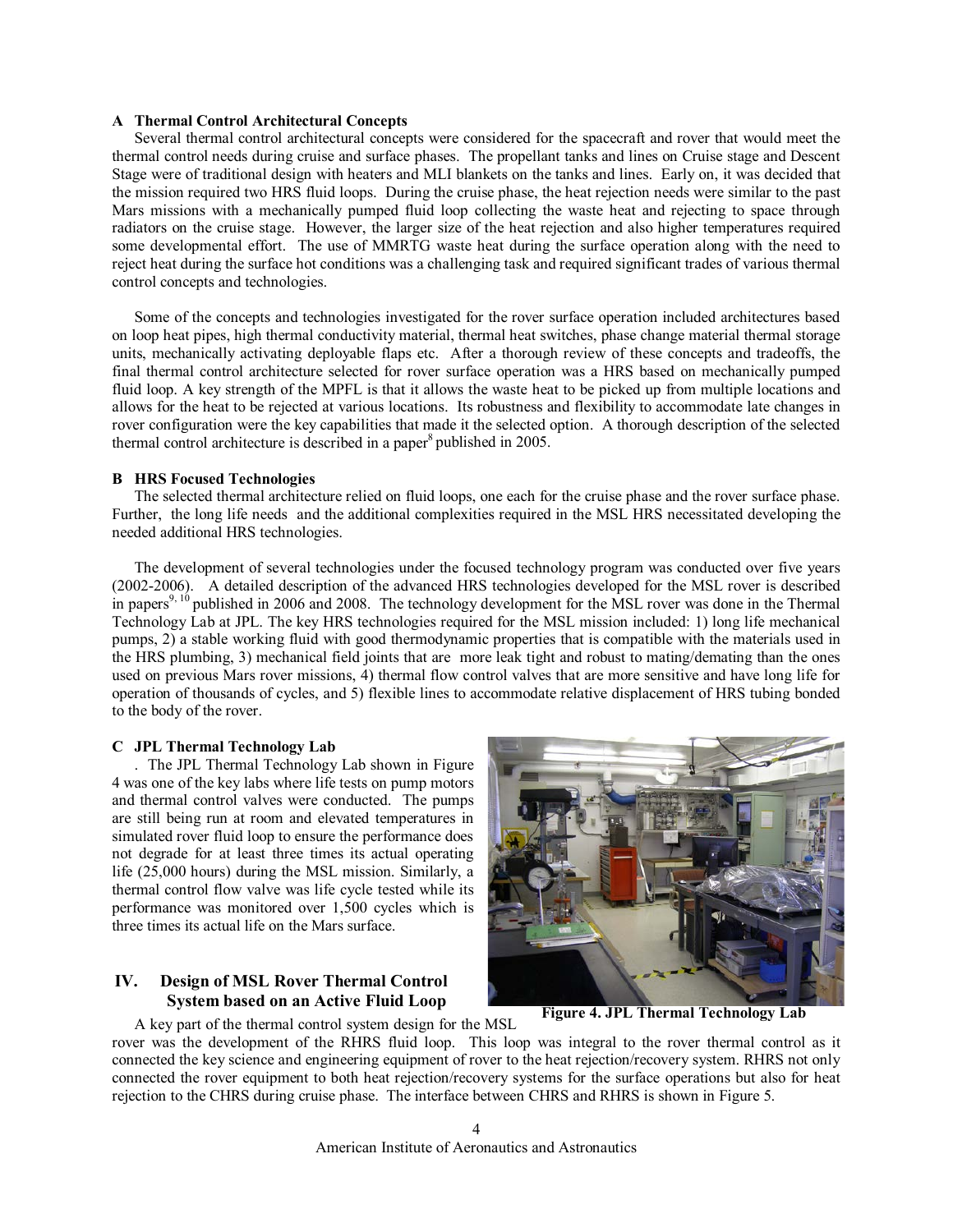### **A Rover HRS Design**

Several concepts were investigated for the two HRS fluid loops. For the cruise stage HRS loop used for rejecting the MMRTG waste heat during the cruise phase of the mission, two concepts evaluated were heat rejection at high and room temperatures. An advantage of rejecting heat at higher temperatures is a significant reduction in the radiator area and the consequent mass reduction. After spending over a year investigating fluids that would be suitable for the MSL HRS, it was determined to go with the same CFC-11 fluid used earlier on MPF and MER. One of the constraints in using CFC-11 was keeping the maximum temperature of the fluid during cruise in this loop below 90 C. The other fluid investigated was water with corrosion inhibiters operating at 120 C. However, many of the uncertainties of using water were not resolved in time when the design and fabrication of the HRS needed to start.

In the case of the rover HRS loop, even though the same CFC-11 was used, more technology development was needed due to the fluid operating at temperatures as high as 90 C for 2 to 4 hours during the summer day time operation on the Mars surface. Further, the pump and the flow valves would operate as high as 70 C during these hours. The detailed design of the rover HRS is described in several papers<sup>12-14</sup> published earlier. The HRS design included developing an optimal configuration for the layout of the tube routing that met both thermal and mechanical requirements of the equipment and the science instruments. The key HRS assemblies that were designed and fabricated for the CHRS loop are: 1) CIPA, 2) CHRS tube assemblies, 3) Cruise radiators, 4) heat exchangers for cruise and DS electronics, 5) CFC-11 vent assembly, and 6) flex line assemblies. The assemblies for the RHRS loop included: 1) RIPA, 2) RHRS tube assemblies, 3) RAMP/HRS tube assembly, 4) CP/HP heat exchangers, 5) Top Deck tube assembly, and 6) flex line assemblies. The final routing of the CHRS loop is shown in a solid model of the rover configuration in Figure 5. The final RHRS tube routing is shown in Figure 6; the red color tubing in the figure is carrying the hot fluid to the cold plate on the heat exchanger and the top deck.

## **B Major Changes Made after the HRS Design Phase**

Design of the CHRS and RHRS loops started in 2005 and most of the detailed analysis was completed by 2007. Fabrication was started in 2006 with the procurement of the material for the fabrication of the tubes, radiators, and heat exchangers. At the same time the specification for the pump assembly was completed in 2006 and procurement was issued to Pacific Design Technologies in Goleta, California in October 2006.



**Figure 5. Cruise and rover HRS loop interface**



**Figure 6. RHRS tube routing on the rover**

The detailed design review of the MSL rover thermal control system was held in May 2007. Soon after, fabrication of the HRS flight assemblies started. As more data on the rover avionics and science instruments became available, the results from the thermal analyses showed some of the rover thermal design features needed to be changed in order to keep the equipment within allowable temperature limits. Some of the major changes made after the CDR design phase are listed below.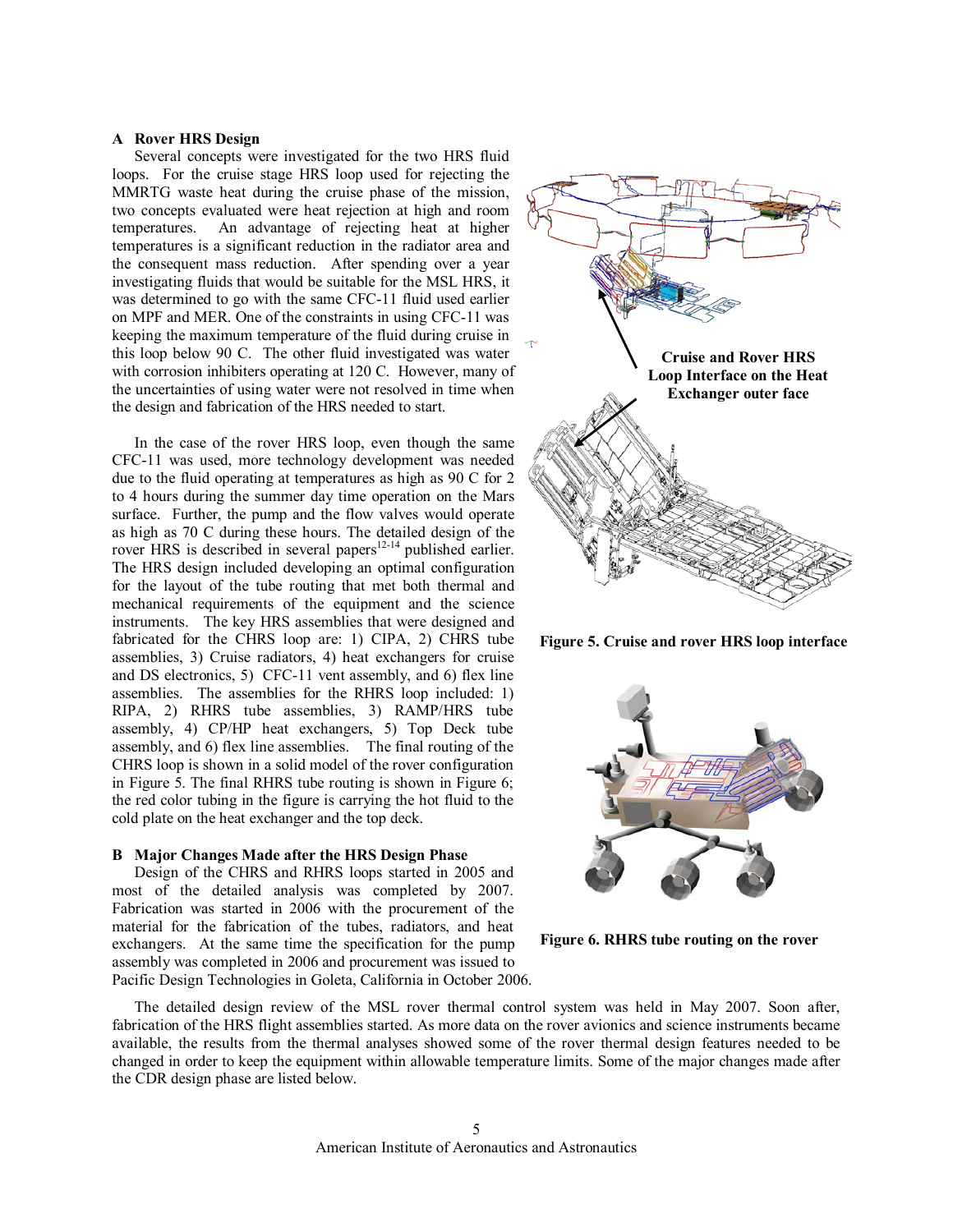# *1. Changing RAMP tubing from a smooth interior surface to a finned interior surface*

The thermal/fluid analysis of the RAMP HRS tubing showed the high heat flux from some of the equipment attached to RAMP caused them to exceed their upper temperature limit. Because of the constraints on routing of the RHRS tubing on RAMP, one way to enhance heat transfer into the fluid in the tube was using a finned interior. The interior fins were designed and incorporated into extruded aluminum tubes for use on RAMP.

## *2. Incorporating flex line assemblies in HRS tube routing*

The RHRS and CHRS tubing run through various parts of the cruise stage, descent stage, and rover. A stress analysis of the tubing showed the relative displacement of the tubing between the major spacecraft assemblies during launch, EDL, and surface operations would lead to excessive tube stresses. Flex line tube assemblies were designed and incorporated whenever there was a jump from one major spacecraft subassembly to another.

## *3. Epoxy thermal conductivity was lower than published values*

During a developmental test it was found that the actual thermal conductivity of the epoxy used for bonding the tubes to heat exchanger plates<sup>15</sup> to be almost an order-of-magnitude lower than the published values. This led to redesigning the HRS tube to plates bonding method for the rover heat exchangers.

#### *4. Designing of additional tubing on the MMRTG for ground cooling purposes*

During the detailed design phase of the thermal control system, it was found<sup>16</sup> that the hot MMRTG during its mechanical integration on the rover on the launch pad would lead the Descent Stage propellant tanks to exceed their upper limit. This led to the design and installation of a second set of tubing on the MMRTG to circulate cooling fluid to keep the MMRTG below maximum allowable temperatures. These tubes were installed next to the primary HRS tubes which were already designed.

#### **C Detailed Analysis of Rover HRS**

Several detailed analyses were performed in support of HRS design verification. These analyses include thermal modeling and analysis of the rover with the HRS fluid loops, internal fluid flow analysis for pressure drops in the system, finite-element structural analysis to verify the robustness of the tube design, and computational fluid dynamics analysis for HRS performance with fluid flow situations. A detailed description of these analyses is given in References 12 and 13.

#### **D Integrated Pump Assembly**

The two integrated pump assemblies, RIPA and CIPA, were designed and built by Pacific Design Technologies (PDT) in Goleta, California. PDT had built the pump assemblies for the previous Mars rovers in 2001-2003. Even

though many parts of the MSL pump assemblies were similar to the MER IPA, there were significant changes in RIPA compared to the MER rover IPA. RIPA has two sets of flow control valves – two mixing valves and two splitter valves – whereas the MER IPA had only one set of splitter valves to control the heat rejected at the radiator. The cruise pump assembly, CIPA, is very similar to the MER IPA, except the pump flow rate is double that of the MER IPA and there is no thermal control valve to control the flow to the radiator. Figure 7 shows CIPAS ready to be installed on the spacecraft. CIPAS includes CIPA and a separate third pump called CAP operated to provide a two-fault tolerance system during launch phase. In addition CIPAS includes vent and pyro valve assemblies, a filter system, and pressure transducers.



**Figure 7. CIPAS ready to be installed on the spacecraft**

A flow-path schematic of the RHRS fluid loop inside the rover is shown in Figure 8. The assembled RIPA is shown in Figure 9. One of the major modifications in RIPA was the development of the advanced thermal flow control valves. The actuator used in these valves was based on oil instead of a paraffin wax used in the MER IPA valves. This was a new technology specifically developed for the MSL RHRS. A detailed design description and testing of the valves is given in paper $11$  published in 2008.

Several life test programs were implemented for the pump assembly components to ensure the reliability of the design and the build. The life testing of the first set of bellows for the accumulator showed the stiffness of the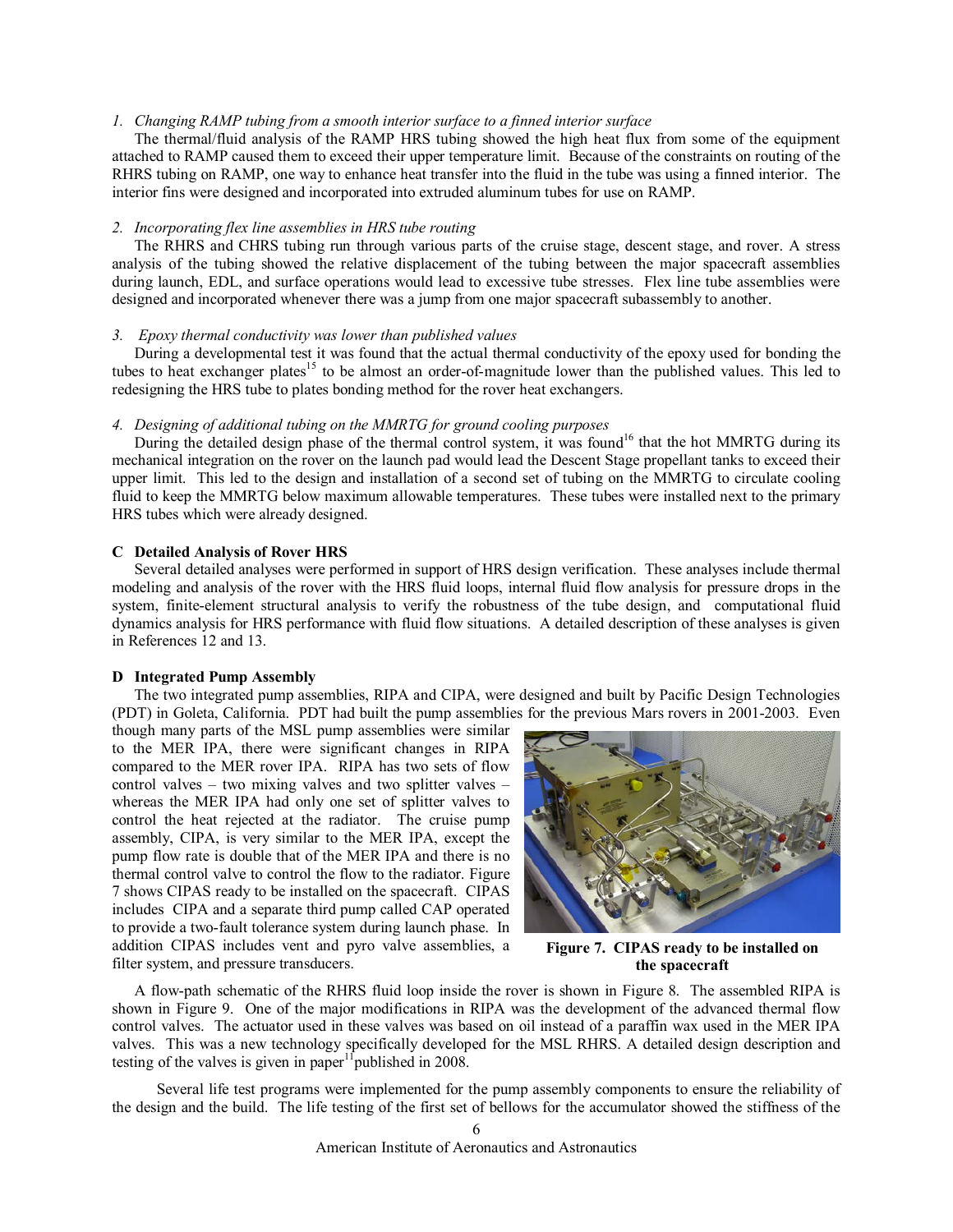bellows made its life fall short of the MSL life requirements and required a redesign. The redesigned bellows were not as stiff, and during the final fabrication stage of the RIPA, it was found that the Teflon bellows guide could jam inside the accumulator housing if the interior surface finish were not highly polished. The bellows guide design was changed to ensure it would never jam for any tilt in the bellows during its motion. The completed RIPA as delivered to JPL is shown in Figure 9.

# **V. HRS Fabrication and Integration**

The entire fabrication of the HRS flight hardware was done at JPL. Starting with raw stocks of aluminum and stainless steel tubing, sections of the HRS tube subassemblies were fabricated. These included radiators, heat exchangers, tubing assemblies consisting of aluminum and stainless steel tubing, and integrated pump assemblies with service valves and pyro valves.

# **A Fabrication of HRS assemblies**

The actual buildup of the HRS assemblies for MSL required setting up of specialized laboratories. A separate HRS laboratory (HRS lab) was set up in 2006 at JPL for flight fabrication of the HRS assemblies. The lab housed various tools and fixtures needed for fabrication. Some of the key equipment set up in the HRS lab were: a manual bench tube bender, orbital tube welding machines, a TiG set up for aluminum tube welds, a mass spectrometer Helium leak detector, a hydrocarbon dew point analyzer, chillers for providing 2000 W heat removal, a Class 100 laminar flow bench, dry scroll vacuum pumps, CFC-11 recovery carts, service carts for flight fill and circulation of CFC-11, and an electronic rack with instruments for monitoring the pump assembly during tests. A view of HRS lab during the peak fabrication period is shown in Figure 10.



**Figure 10. MSL HRS flight fabrication lab** 



**Figure 8. RHRS flow path in the rover**



**Figure 9. RIPA as delivered by PDT to JPL**

The actual integration of the HRS assemblies on the spacecraft took place in SAF at JPL. Some of the final HRS integration on the spacecraft and rover took place in PHSF at Kennedy Space Center in Florida. The final integration of the MMRTG on the rover and the completing of the CHRS fluid loop occurred on VIF at KSC. The major issues that needed special attention during fabrication were: TiG welding of aluminum tubes, installing of HRS tube assembly into RAMP, installing of flex line assemblies between the cruise radiator panels, and bonding of the tube assemblies on the rover heat exchangers.

# **B HRS Issues during STV and STT**

The first System Thermal Vacuum (STV) testing<sup>16</sup> was conducted in January 2009 in JPL 25-Foot

Spacecraft Simulator Facility. The test was for verifification of the thermal control design for the cruise phase of the mission. The spacecraft configuration included the full rover, Descent Stage and Cruise stage. One of the key objectives in this nine-day test was the characterization of the Cruise and Rover Heat Rejection System thermal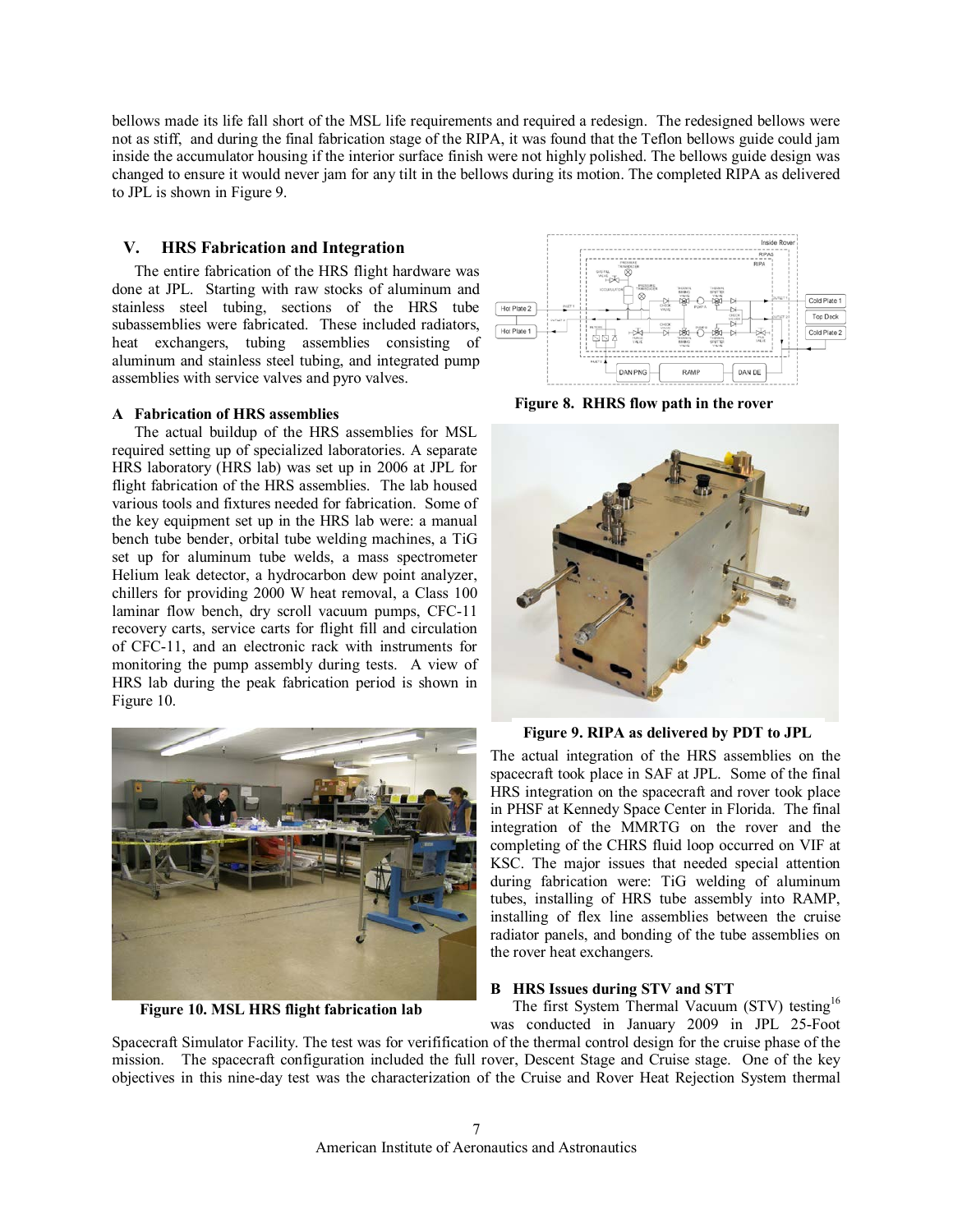design performance in extreme cold and near-extreme hot thermal cruise environments. The MSL spacecraft in the test configuration in the 25-foot chamber is shown in Figure 11.

The test results showed the Cruise and Surface Heat Rejection Systems design to be robust. The results from the test demonstrated that all the sensitive components controlled by both the HRS were provided with excellent thermal control during the cruise phase worst cold environment (Reference 16).

A System Thermal  $Test<sup>17</sup>$  was conducted in March 2011 to verify the thermal design of the rover for surface operations. In this 16-day test, thermal balance testing as well as rover functional tests were conducted. The HRS test objectives met during this test were the verification of Rover HRS thermal performance and the functionality of the rover bypass and mixing thermal valves. The Rover system-level analytical thermal model of RAMP/HRS predicted for the extreme worst-case cold (27°S Winter) environment at least 10°C of margin to the minimum AFT limit of -40°C. RAMP/HRS predicts in the extreme worstcase hot (27°S Summer) thermal environment showed 0°C



**Figure 12. MSL rover in the JPL thermal vac chamber during System Thermal Test**



**Figure 11. MSL Spacecraft in JPL 25-foot thermal Vac chamber**

of margin to the maximum AFT limit of 50°C. The rover configuration in JPL 25-foot thermal vacuum chamber during STT is shown in Figure 12.

# **C HRS Activities during ATLO in PHSF at KSC**

The MSL spacecraft was disassembled into Cruise, Descent, and Rover stages and shipped to KSC after all the system level tests were completed at JPL. The spacecraft was reassembled at PHSF in KSC and further tests were performed before encasing the entire spacecraft in the rocket fairing. About two weeks before the launch date, the fairing with the spacecraft was hoisted onto atop the Atlas V rocket in VIF.

Major HRS activities at VIF were precooling the MMRTG with GSE chillers. The precooling was to lower the MMRTG fin root average temperature down to 70 C at which time the MMRTG unit is ready for installation on the rover inside the aeroshell. A key MMRTG requirement on the rate cooling was that it should not exceed the limit of 18 C/ten minutes. According to the prelaunch plan, the secondary loop operates continuously after mating with the MMRTG until the complete integration of the MMRTG to the rover and completion of the CHRS loop connections and its steady state operation. The entire GSE operation was planned to last for one week starting with setting up the chillers to its final disconnection from the MMRTG.

The first step in the GSE cooling of the MMRTG was to connect the GSE lines to the GSE tubing on the MMRTG and start circulating the Galden HT-170 fluid through the GSE loop. Once the MMRTG fin root temperature dropped to a predetermined value, it was mechanically installed on the rover. The CHRS flight tube connections to the HRS tubing on the MMRTG was made next and load the entire CHRS loop with CFC-11 while GSE was still removing the waste heat from the MMRTG. A good description of these activities is given in Reference 18 while a description of the loading of the CHRS is given in Reference 19. At this time all the three pumps in the CHRS loop and the two pumps in the RHRS loop were operating and stayed operating until an hour after launch. Druing the cruise phase, only one pump in the each loop was operating.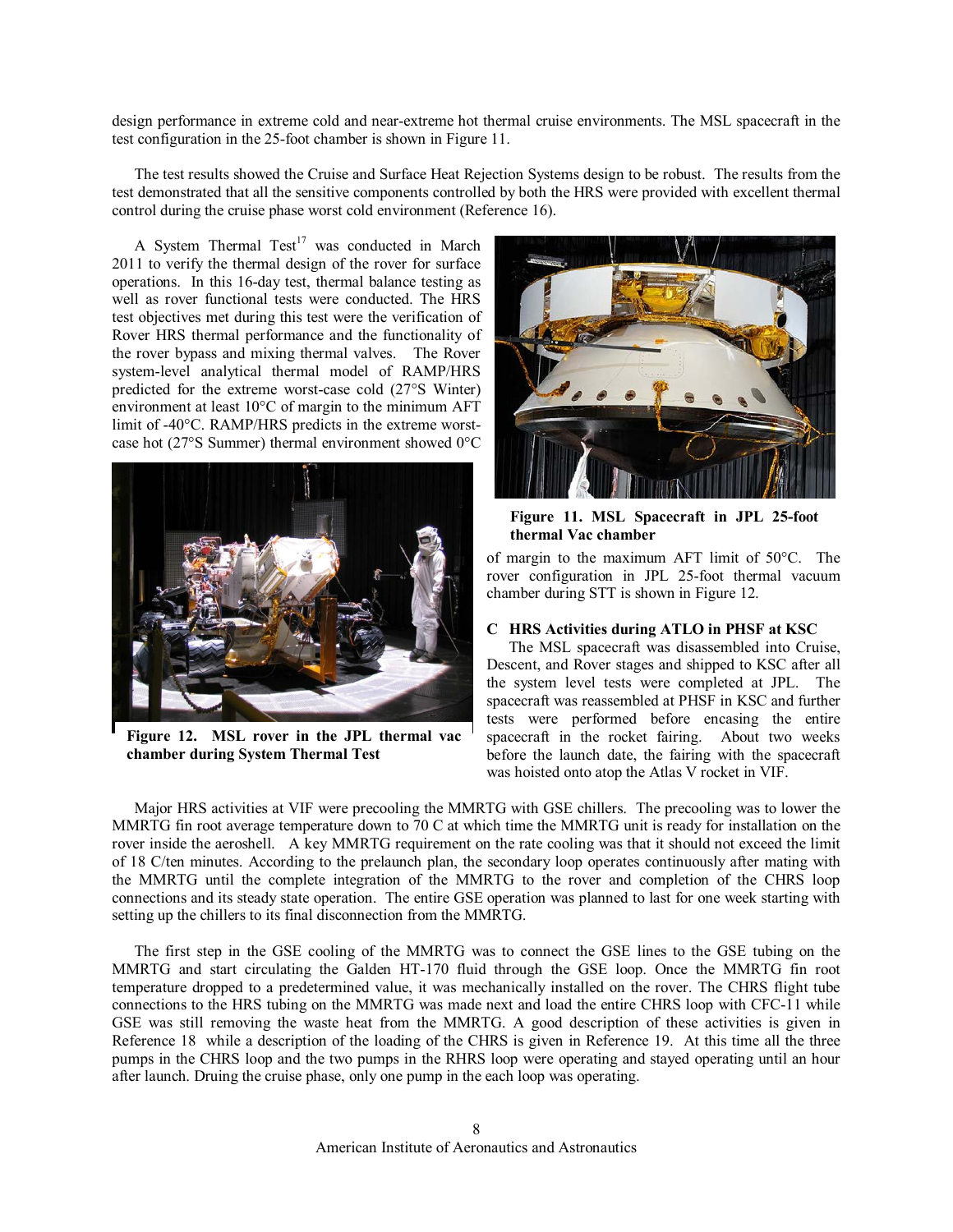# **D HRS operation during MSL rover flight to Mars**

The two HRS fluid loops are smoothly operating on the spacecraft as it cruises through space to Mars. The operating pressures of the fluid loops are monitored regularly along with the accumulator gas side pressures and temperatures of the various components on the Cruise and rover stages. The performance of the MSL thermal control system during its cruise since November  $26<sup>th</sup> 2011$  is described in Reference 21. The pumps and the loops are performing well. The loop operating pressures are expected to come down as the spacecraft moves further away from the Sun. The flight performance so far is close to that expected based on the analysis.

# **VI. Lessons Learned**

There were many lessons learned during the development of the MSL rover thermal control system. These were in the areas of architectural concepts, selection of appropriate thermal technologies, design and fabrication of the flight HRS hardware, and integration and testing of the HRS on the rover and spacecraft. Some of the lessons are:

- 1) While developing the RHRS architecture some additional features such as a deployable flap to cover the MMRTG during the winter season on the mars surface would have made the thermal control system design even more robust.
- 2) In the area of flight hardware and fabrication, the choice of OmniSafe mechanical fittings turned out to be an excellent choice as they were better than the A-N fittings in terms of leak rate and the number of times they could be safely mated and demated.
- 3) The use of short flex tube assemblies to take on relative displacement between major spacecraft parts through which HRS loop runs through made the HRS integration on the spacecraft easier.
- 4) The TiG welding of aluminum tubing was very sensitive to the workmanship and making it more automatic like orbital welding would have made the fabrication easier.
- 5) The experience with conductive epoxies showed that the actual performance of an epoxy bonded interface was far lower than that expected from the manufacturer's data; it is better to test the epoxy before using it and not rely on vendor's data.
- 6) In terms of the working fluids for the HRS loops, a more involved investigation should have been taken up to find an alternative fluid. The heritage fluid, CFC-11, needs to be operated at high pressures if the loop temperatures go above 100 C and further, it is no longer produced.
- 7) In the design of the pump assembly, keeping the working fluid outside the bellows in the accumulator makes charging the loop with fluid a lot easier and also this is the method used in the International Space Station fluid loop.

# **VII. Conclusions**

The development of the active thermal control system for the MSL rover was a major technology, design, fabrication, and implementation effort. The thermal requirements and challenges posed by the MSL rover were significant and no traditional thermal control system architecture would have easily met them. In the development of the MPFL for MSL, several new technologies were developed, tested and implemented. These included passive thermal control flow valves with long cycling life, robust precision mechanical field joints lasting dozens of mate/demate cycles, long-life pumps lasting over six years, and flex line assemblies that can withstand hundreds of thousand small mechanical cycles. For the RHRS implementation, several fabrication techniques had to be developed to accommodate the tightly packed rover. The first time implementation of such a novel thermal control system resulted in many rework and design modifications during the MSL rover build; however, the whole system came through on time for launch. The two HRS loops have operated smoothly for the last seven months and the Mars landing is expected on August 5, 2012.

This active thermal control system could be easily implemented on future planetary landers, rovers, or any spacecraft with demanding thermal requirements and challenges.

# **Acknowledgments**

The work described in this paper was performed at the Jet Propulsion Laboratory, California Institute of Technology, under a contract with the National Aeronautics and Space Administration. The authors wish to acknowledge the many engineers and technicians who contributed to the design, development, build, test, and integrating the active fluid loop system on the rover. The authors like to acknowledge some of the key contributors

American Institute of Aeronautics and Astronautics